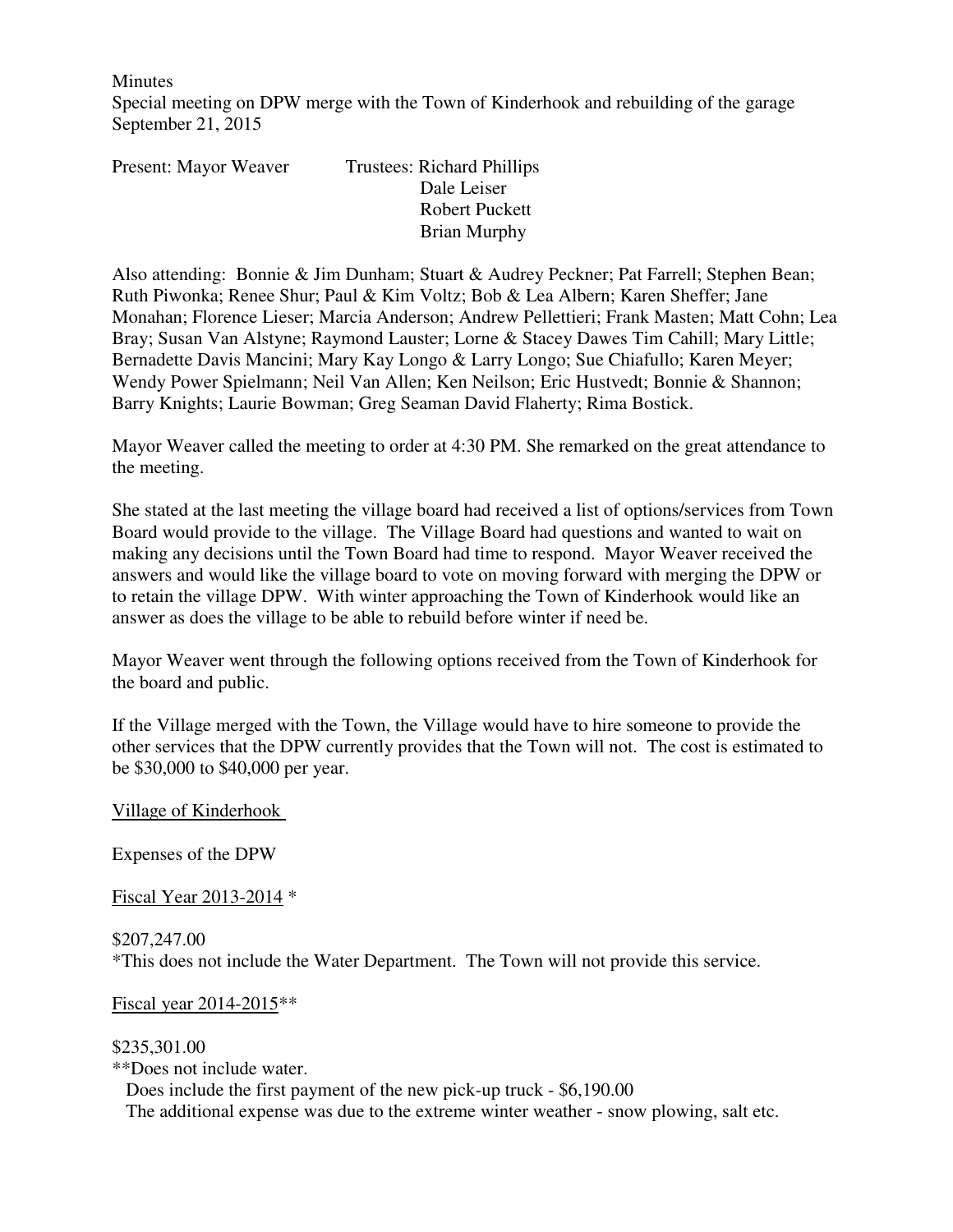## Town of Kinderhook - 5 Year Contract

## Option 1

The Town would provide the following services if the Village were to merge with the Town:

- 1. Leaf Pickup in the fall using the Village's Leaf Machine
- 2. Drainage clean drains as needed and replace dry wells (Village would pay for materials)
- 3. Mowing Mow fields, playground and Village Square 1x per week. If necessary 2x per week due to grass growth.
- 4. Snow snow removal on all streets repeating as needed during a storm. Remove snow timely from the Village Square and all other areas.
- 5. Street Maintenance patching, trim trees overhanging roads so the school buses can get by, maintaining all roads in the Village, safety control for paving and checking to see what streets need to be paved. (Materials would be billed to the Village)
- 6. Sidewalks maintain and check for what sidewalks need replacing. (Village would pay for materials)

\$234,250.00 per year\*\*\*

\*\*\*Sidewalk estimate for snow removal would be reduced from \$15,000.00 as the Village has fewer Village owned sidewalks. Until the Town goes out to bid, cost was not known.

Option 2

Contract for Individual Services

Snow removal on a time and material basis

1. Labor - 2 Town employees for the year @ \$45,000/year each - this would not be pro-rated for the time snow plowing. The Village would pay the entire cost.

2. (2) Health Insurance @ \$23,188/ Family, \$16,868/ 2 Person, \$8,436/ Single - this would not be prorated and Village would pay the entire cost.

3. (2) F550 T-6 Trucks equipped for snow removal @ \$35.69/ hour each. Plus cost of sand and salt and fuel.

Leaf removal using the Village leaf machine

- 1. Labor 2 people @ \$34/hour each
- 2. T-22 Dump Truck @\$50.08/hour each
- 3. Village provides Labor on vacuum

Trustee Murphy commented another alternative option would be to contract services out. He also stated there is a Center for government services that will work with both entities to analyze and guide both parties to construct the merger or shared services on how to move forward. He stated at this time it does not make financial sense for the Village of Kinderhook to merge with the Town of Kinderhook with the options the town has proposed to the village at this time.

Mayor Weaver spoke with Carl Ublocker from the NYS Dept of State that has helped the village with previous grants. The shared service grants are single year grants that only 20-25% of municipalities receive. If the village merged with the Town, the next round of Grants is in June 2016. It is very competitive with no guarantee the Village/Town would receive the grant. Carl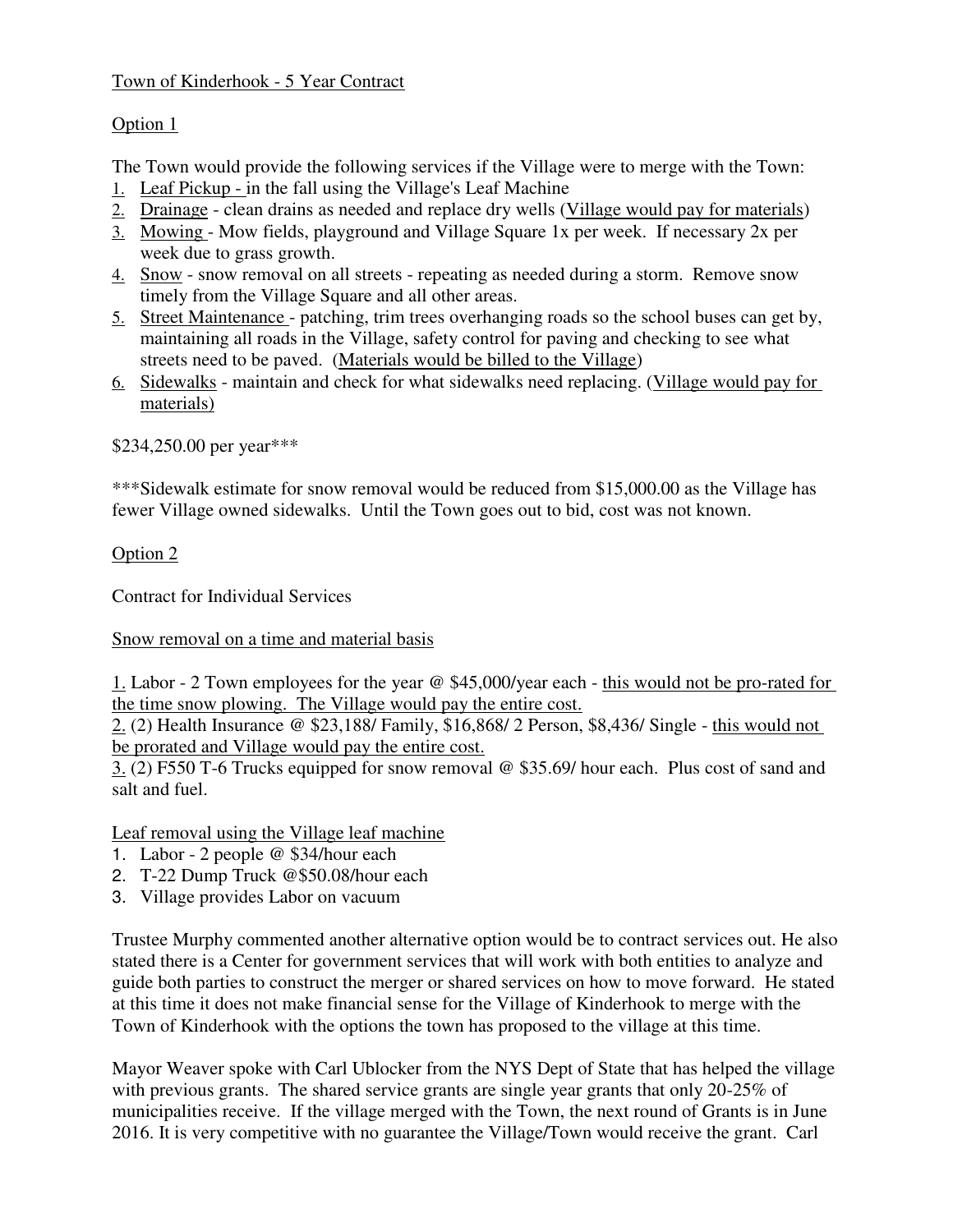also informed Mayor Weaver that any equipment purchased prior to April 1, 2016 would not be eligible for the grant.

The village board feels that it would be very hard to construct a contract between two governments for a service-level agreement. With snowplowing, when will the village roads be plowed? Would it be two hours after a snowfall? They have their roads to plow also. The board felt if there was a significant amount of cost savings to the village; then the village board would consider the proposed options further. The village board is looking for more than a handshake on a contract.

Trustee Phillips noted that the DPW building had full replacement coverage and the board has every intention of replacing the garage with the funds received from the insurance company. The village may have to pay out money to replace the equipment if the village board cannot replace the equipment with the insurance money received. There was not full replacement coverage for the equipment.

Mayor Weaver read a letter the village office received from David and Rosemary Palmquist. The letter was in support of the village retaining its Public Works Department. They believe "a decision of this kind should be based on what is best for the community and its residents, and not solely on the size of an insurance settlement." Mr. Palmiquist feels what he pays in village taxes is very reasonable and per dollar is the best use of their tax money compared to Town or County taxes.

Mayor Weaver opened the meeting to the public.

Andrew Pelliteri stated he does not see a tangible savings and he feels the village will lose control of the village if we were to merge with the town. He stated "what will the village govern if we gave up village DPW". He encourages the village board to retain the village DPW.

Ken Nielsen requested if anyone had done a cost analysis for each property? Would it be \$0.10 or \$0.20 per thousand per household that people would save? We are still paying wages to the town.

Chuck Rothermel stated he does not feel we should rebuild the DPW garage or replace the equipment, it's a taxpayer issue. He stated he purchased a new backhoe for \$125,000. Is the village going to spend that and \$30,000 on a leaf machine plus two snow plows?

Trustee Murphy replied he does not see the village board moving forward with a larger DPW garage if it's going to be an additional cost to the taxpayers. It will be rebuilt within the amount the village receives in insurance.

Trustee Puckett noted that it would save the average homeowner that is assessed at \$300,000, \$87 a year if the village was to merge with the Town of Kinderhook.

Rima Bostic is having trouble digesting the numbers she wanted to know if the decision could wait. Will the village wait and take the opportunity to speak with the town? Or is it a take it or leave it deal? She would like to look at the numbers herself she stated she is very good with numbers.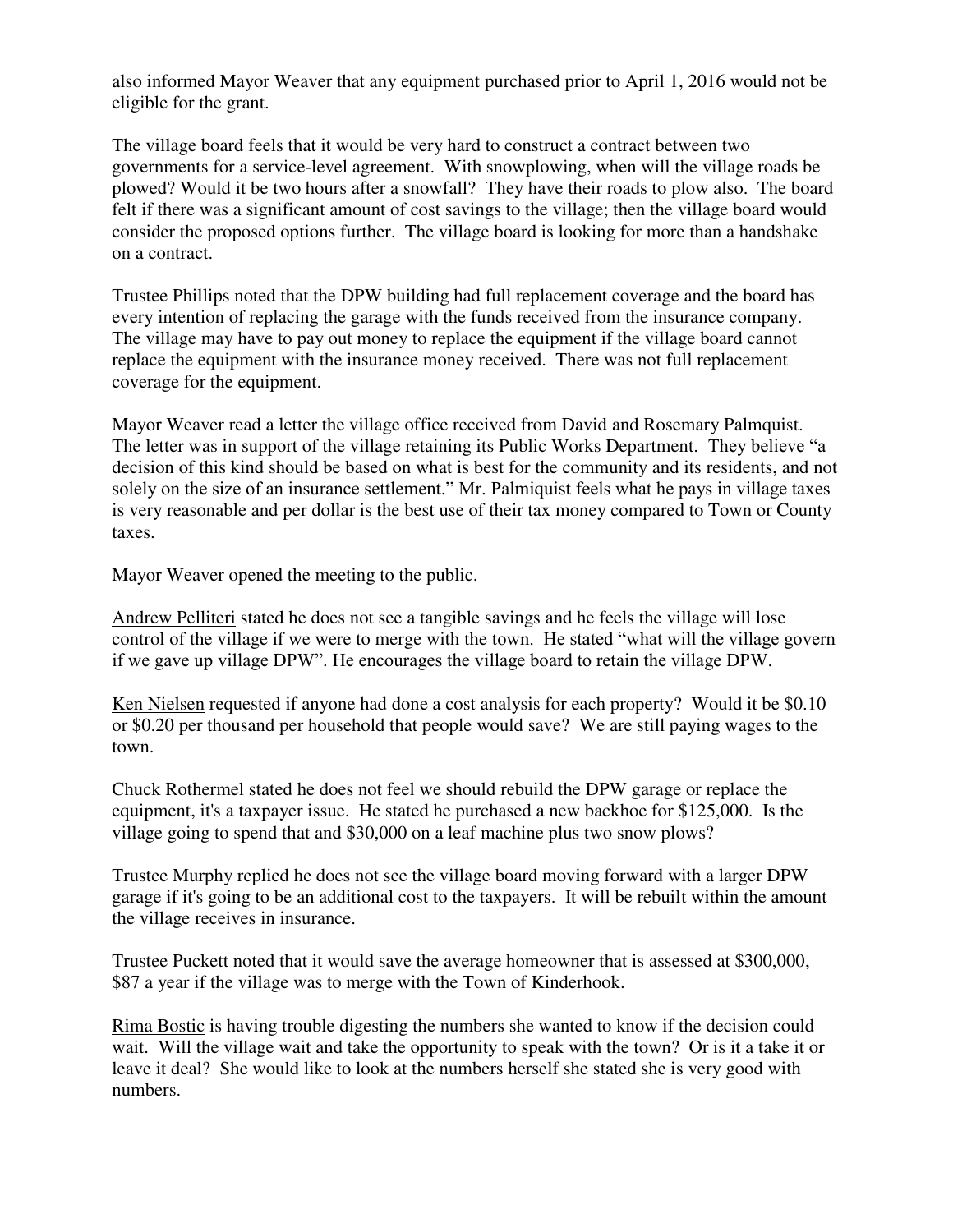Bonnie Shannon wanted to know what the turnaround time would be… how fast the building can go up.

Mayor Weaver stated that is why it is important for the board to make a decision. If we are going to rebuild a decision on the building needs to be made to move forward.

Karen Scheffer stated it does not seem by the discussion that there would be an increase in the village taxes?

Trustee Phillips responded there may be an increase due to the equipment. The DPW garage would be covered by insurance. He does not see a big enough reduction in the taxes to grant going with the town. There is an approximate \$42,000 in savings which by Trustee Puckett's math would be an approximate \$87 in savings. He is disappointed with the Town's proposal. If the village was to get a price form the town like Valatie, then the village board would look at it harder.

Bernadette Mancini lives on Broad Street wanted to know what the rush was for the meeting and why is the board using an inappropriate meeting space. She just received an email blast on the meeting on Friday.

Barry Knights agreed he was unaware of the meetings as he does not read the paper or notices at the post office.

Mayor Weaver responded there have been many meetings on the DPW fire, rebuilding and merge/share services with the Town since May. They are posted on the bulletin boards and advertised in the newspaper.

Larry Longo stated the decision seems to be solely based on nebulous numbers. This seems like a slippery slope to make a decision on just the numbers. What will the village be? What makes us a village?

Glenn Smith noted that he was a past town councilman and the Town has an A Fund, B Fund and a DB Fund that is strictly the highway garage. He knows Valatie pays \$89,000 to contract with the Town. He would like join the two funds and see an equitable distribution of shared services to both of the villages. The village could build the garage and lease it to the Town for one year then have it become a satellite office. A shared service grant can be applied for that will allow taxes for both of the villages to go down.

A resident asked why the village of Valatie is paying so much less than what the Town proposed to the Village? It was stated that the village of Valatie had a working DPW and equipment when they contracted with the town.

Paul Calcagno said the village has had a horrible 10 years and loss a big tax base with all the buildings in the village square being empty. Now the village is on an upswing. Why do we want to give up on the village now? We got through the past 10 years. He does not want to see the village board give up yet. He said that he received notice from the assessor that all of his buildings are going on the tax roll and the tax base will increase.

A discussion ensued if the village should send out the proposed numbers to the public on what the Town proposed to the village and what the cost savings to the village residents would be.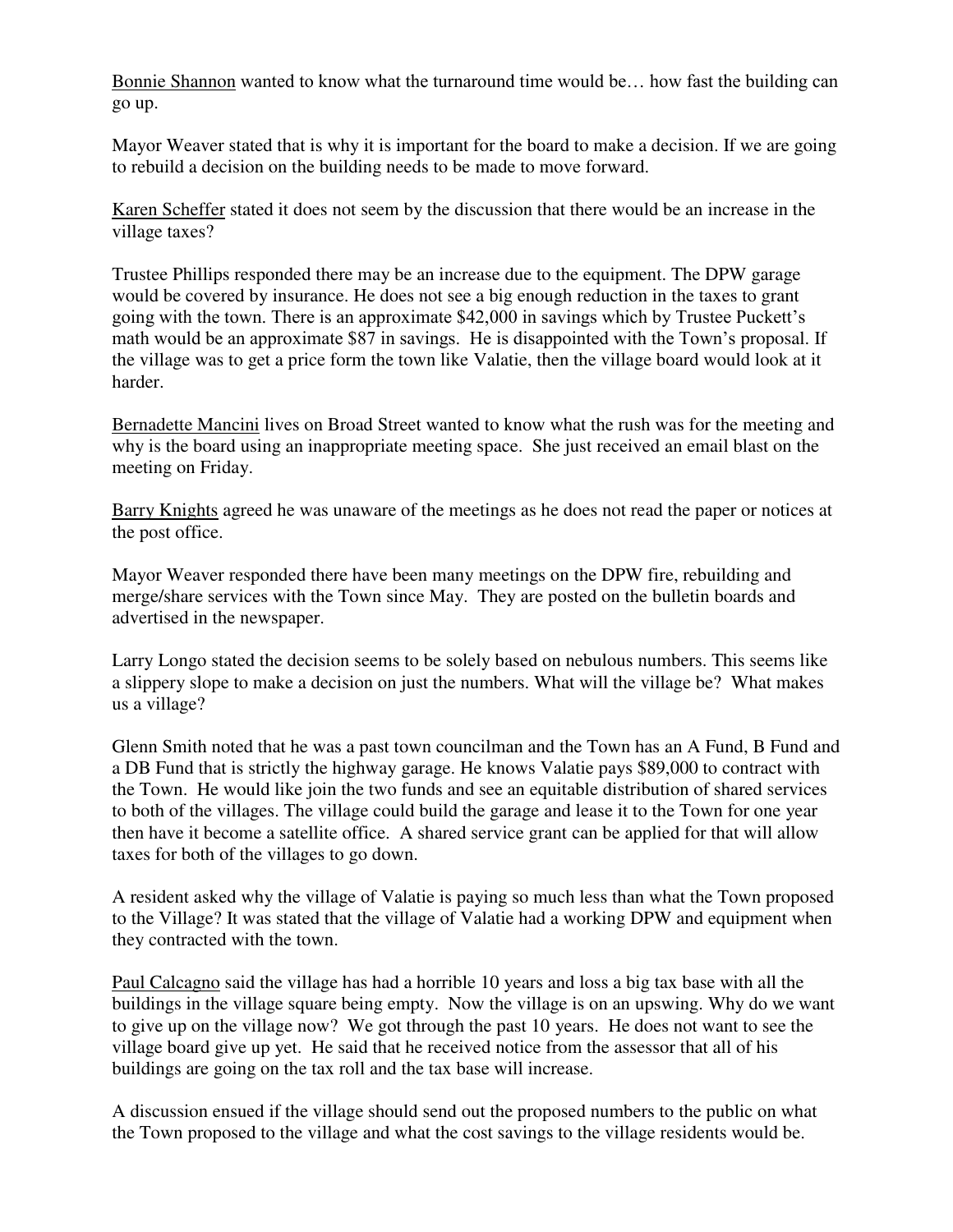Mayor Weaver noted that is what this meeting is for and that she has enough information that she can make a decision. Trustee Murphy feels the village board did their due diligence with the Town committee. If the village wanted there is a non for profit center for governments that can help bring the two municipalities together to help with contract but as far as the numbers, he has enough information to also to make a decision tonight. Trustee Puckett feels he is not willing to give up the village on a hand shake. Trustee Phillips stated he has wanted to look at the numbers for the past 10 years or so and he is glad we have. This does not mean it cannot be looked at in another 5 to 10 years.

Mayor Weaver feels the board has done their due diligence and the savings is not significant enough to merge the DPW with the Town. She feels at this time the village board has enough information to make a decision. The town needs to know what the village is doing.

Mayor Weaver made a motion to retain the village DPW; seconded by Trustee Leiser. All voted "aye".

Trustee Phillips spoke with Columbia County Highway Superintendent, Bernie Kelleher. He inquired how much would it cost the village if the County would plow Hudson Street and Albany Ave. He is hoping there will be a cost savings in overtime with the village and it would allow our DPW to shovel village sidewalks instead of hiring a third person. He is hoping this shared service with the county will help the village. Mr. Kelleher will speak with the County attorney and get back to Trustee Phillips.

Village DPW Building-The village received a copy of a letter dated September 21, 2015 from Morrison Engineering, PC to the village insurance carrier, NYMIR. The letter was in response to Mr. Jurkowski, Morris Associates, and renderings of the DPW garage. Mr. Jurkowski had several concerns and on new building code requirements. He is requesting that the following be covered by the insurance; Handicapped accessible bathroom; Increase width of building due to safety space around the truck and plow; increase width of overhead doors to accommodate plow; heat throughout the entire building; ventilation system in the mechanical area; and radiant heat suspended from the ceiling.

The village board discussed the options Mr. Jurkowski requested. Insurance approved handicapped bathroom-ADA fixtures and grab bars; increase the size of the building by 550' for building code requirements; denied additional heating for parts of the building that was not heated previously and ventilation only in mechanical area was approved.

CEO/ZEO requested to review the plans to compare to NYS building code. Mayor Weaver will send Glenn the plans for review.

Village Equipment-An estimate of \$9,000 was received to repair the leaf machine with no warranty. A discussion on how to fund the equipment: should the village purchase outright, bond or to lease. The village could lease at 3.98% with a buy out of \$1.00. We would payout \$1,603.22 in interest for a purchase of \$29,000.Trustee Leiser stated the village received insurance money for equipment. It was decided to purchase the leaf machine outright and questions on bonding should be addressed to the bond attorney.

Trustee Phillips made a motion to purchase the ODM leaf machine; seconded by Mayor Weaver. All voted "aye".